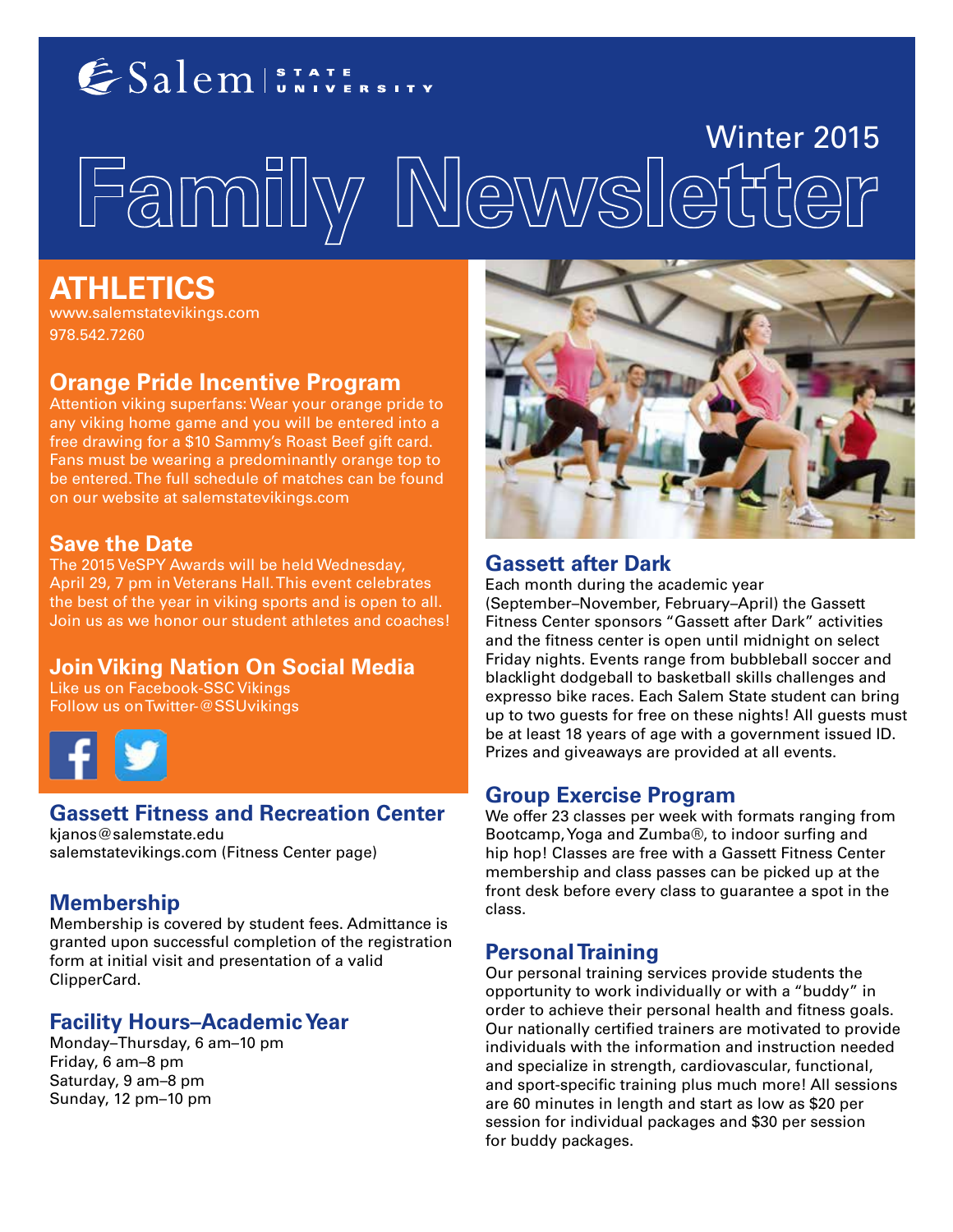#### **Intramural and Club Sports**

The Gassett Fitness and Recreation Center offers intramural and club sport opportunities for interested students. Individual and team activities are available, as well as special events, so there is sure to be something for everyone. Students interested in participating in our intramural sports program can register today with imleagues.com/ssu. If students are interested in participating in or creating a club sport that we do not currently offer, they should contact the Gassett Fitness Center to discuss the process for forming a new club.

#### **Make a gift in honor of your student!**

A charitable donation made to Salem State is just one more way to support your student by enhancing their overall educational experience while at the university. You may wish to make a gift simply in honor of your student or perhaps make a more lasting gift with the purchase of a brick to be installed at Alumni Plaza. Visit salemstatereasons.com for general gifts or salemstate.edu/alumni/brick for information on the brick program.



#### **CREATIVE AND PERFORMING ARTS EVENTS**

Always free with your student ID! Did you know that the Center for Creative and Performing Arts sponsors about 100 arts events on campus each academic year? You can get event details online at salemstate.edu/arts or stop by Meier Hall, room 100A to pick up a copy of the Artsview newsletter. Take time for art!

#### **SAVE THE DATE**

for these upcoming events geared towards providing students with resources to find their next destination.

#### **Career Prep Week**

Monday, February 23 - Friday, February 27 A series of programs will be held throughout the week to prepare students for the annual career fair and beyond!

#### **Annual Career Fair**

Gassett Fitness Center Gym Monday, March 2, 2015 10:30 am-1:30 pm

Please bring your updated resume!

All students and alumni are invited to check out tables from various industries. It does not matter if they are looking for an internship, a serious career opportunity or just to browse around to see what jobs are available in today's market, the annual career fair is a great opportunity for everyone on campus!

The company's representative will be able to answer questions about jobs in their industry and give suggestions about job opportunities and careers. It is also a chance for many students to talk to professionals about themselves and get some experience in interview-like situations. Students should come to the event prepared, so they can get the most out of the experience.

#### **On-Campus Interviews**

Monday, March 9–Friday, April 17 (except during spring break)

The Boston Celtics, Enteprise Holdings, Fastenal, and South Bay Mental Health are already confirmed to host on-campus interviews for internships and/or full-time opportunities.

Students and alumni can log into CSO (Career Services Online) for details about on-campus interviews and other employer events this spring, to register for these events, search for opportunities, and to view the most current information.

If you work for an organization that has internship and/or full-time opportunities for our students and alumni, we would love to hear from you. Please contact our office or log into CSO to create an account, post opportunities and register for events. Click here today!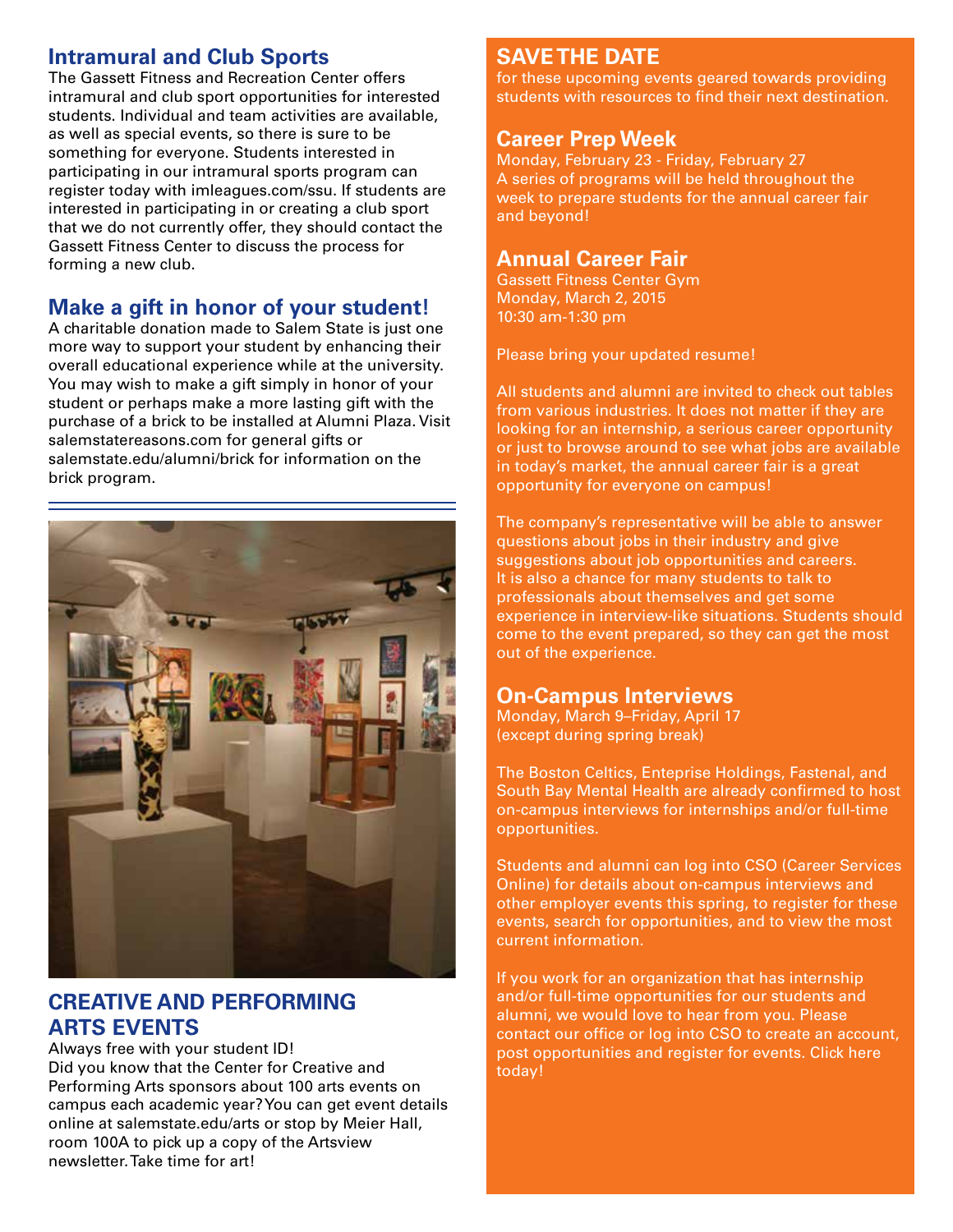#### **Are your students ready to GoPro?**

This spring, career services will be offering two concurrent sessions of GoPro!, a free seven week, one-credit career readiness course that is open to all undergraduate students at Salem State University. Students have the option to take the class for credit or attend any one of the seven sessions for personal career development. The class features a new career topic every week and is facilitated by members of the career services team.

For three semesters, students have been able to explore topics such as career exploration, resume and cover letter writing, interviewing, networking, and conducting a successful job search. This past fall a total of 52 students participated, an exponential increase from previous semesters.

A unique feature of this course is that students also have the opportunity to hear from employer guest speakers to get an inside perspective on a career-related topic. On December 3, two presenters from The Advocator Group, a nationwide advocacy organization dedicated to helping individuals apply for and obtain Social Security Disability Insurance, presented on networking.

Many students who participated provided positive feedback about the course. One student accounted for the high level of interest because "this is something that Salem State students have needed." Career services, through the GoPro! class and our many other services, teaches students how to build and develop career skills which will help prepare them for a successful career.

Please encourage your student to take advantage of this opportunity, not only to earn academic credit, but also to help establish a solid foundation as they begin to explore career options and search for an internship or a job. Your student can inquire about the class by e-mailing Janet Neely, associate director of career services at jneely@salemstate.edu.

#### **ACADEMIC ADVISING**

We would like to remind you that in addition to your faculty advisor from your academic major, you have an academic advisor at the center for academic excellence (CAE) assigned to you according to your last name and specialty listed below:

#### **A-Chz—**Carmen Amado

**Ci-E and Summer Bridge Academy program students—**Darius Gregory **F-J and Summer Bridge Academy program students—**Daphnee Georges **K-Mcz—**Alix Gordon **Md-R—**Anne-Marie O'Keefe **S-Z and veterans—**Melissa Thayer **Undeclared students—**Barbara Tierney **Student Support Services/TRIO—**Ivan Pina and Kevin Linton **Honors Program students—**Joanna Gonsalves

Please be advised that our office is open Monday–Friday, 8:30 am–5 pm. Appointments are strongly encouraged.

#### **Advising Period**

salemstate.edu/advising 978.542.7049

The advising period begins on Wednesday, March 11 and continues through Tuesday, March 31. All students should meet with their faculty advisor during this time to review their academic requirements, discuss the new general education requirements and select their courses for the fall semester. General advising questions can be directed to the academic advising office at 978.542.7049.

Before the advising period begins, all students are encouraged to check their status in Navigator to be sure there are no holds on their account which may delay their ability to register for courses. Registration for fall semester day courses begins on Tuesday, March 31 at 7 am for seniors; Wednesday, April 1 at 7 am for juniors; Thursday, April 2 at 7 am for sophomores; and Friday, April 3 at 7 am for first year students.

Registration for summer courses begins on Monday, March 2 at 8:30 am.

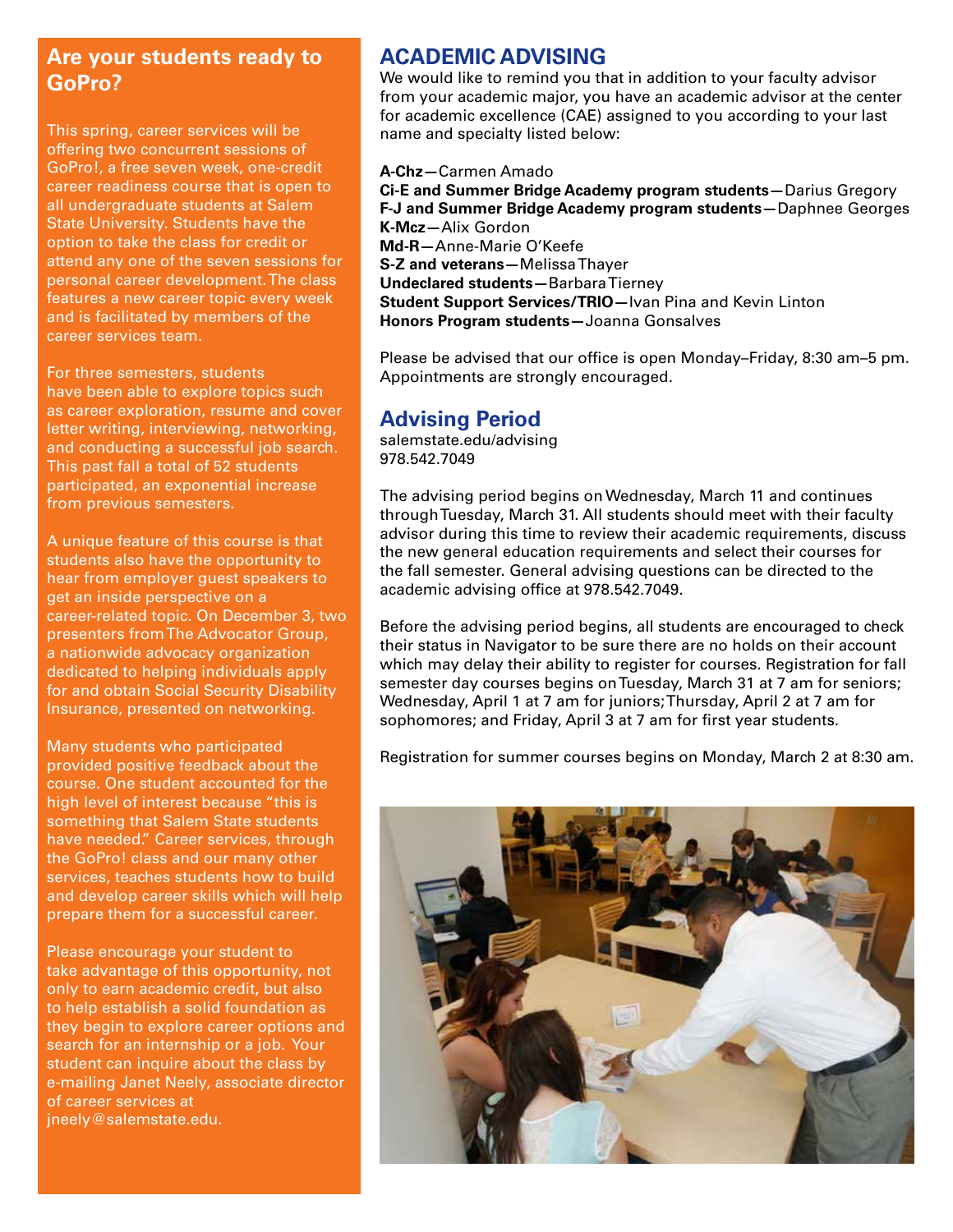#### **Salem State MAP-Works Scholarship**

All first year students are eligible to submit an application for the Salem State University MAPWorks Scholarship when the spring survey is complete. All eligible applications will receive an invitation in the spring semester. A total of ten (10) \$500 scholarships are awarded annually.

Orange and Blue Brigade Students can get involved with our student volunteer group focused on educating and promoting MAP-Works throughout campus, spreading some viking pride, developing leadership skills, and providing students a great opportunity to meet some great people! (limited work study positions are also available)

#### **Educational Records and Your Privacy**

The Family Educational Rights and Privacy Act (FERPA) ensures the confidentiality of students' education records and restricts the disclosure of their information to third parties, including parents or other family members. If students want to share any information about their educational record with parents, they will need to complete a FERPA release and bring it into the student navigation center with a photo ID. The form can be downloaded at salemstate.edu/studentform. To find out more about students' rights under FERPA, please visit salemstate.edu/ferpa to read the full FERPA policy.

#### **JOIN THE PARENTS COUNCIL**

One of our outreach efforts for families is the parents council. This group serves as a fun forum for parents to communicate ideas, questions and concerns to the university. The council is a sounding board for the divisions of enrollment management and student life and institutional advancement when planning family activities and programs. Our informal group meets monthly on Thursday evenings on campus, over dinner.

The parents council also promotes several activities throughout the year, where parents are invited to campus to attend free events with their students and/or to network with other parents. We invite parents to join this group and/or participate in our parent activities throughout the year. Highlights from past parent networking events include:

- Welcoming new parents on move-in day
- Participating in the family and friends weekend carnival
- Fall parent networking event-featuring an art gallery reception, pre-show panel discussion and attending the university theater production
- Winter family day—featuring brunch on campus, plus home hockey and basketball games
- Spring family days—featuring meals on campus, several home athletic events, the university theatre production, and a student dance recital

For more information about the parents council, please contact Wendy Davison from institutional advancement at wdavison@salemstate.edu, or Bruce Perry from enrollment management and student life at bperry@salemstate.edu

#### **My Activities Portfolio**

My Activities Portfolio (MAP) is available through Navigator. This unique program is your student's opportunity to create a personalized, online record of their co-curricular activities and the skills they develop through these experiences. In addition, it can also be used to explore future involvement decisions. This quick and easy, step-by-step process provides students with two useful documents: an activities portfolio of their involvement on campus and a skills portfolio showing what they have learned through these opportunities. These documents can be used as the basis for creating a resume and to help students learn to tell their own story in interview situations.

The program is self-guiding and self-directed, but requires the participation of a faculty, administrator and/or staff activities advisor to verify the accuracy of the information entered.

For more information, contact Bruce Perry, assistant dean, enrollment management and student life, at bperry@salemstate.edu.